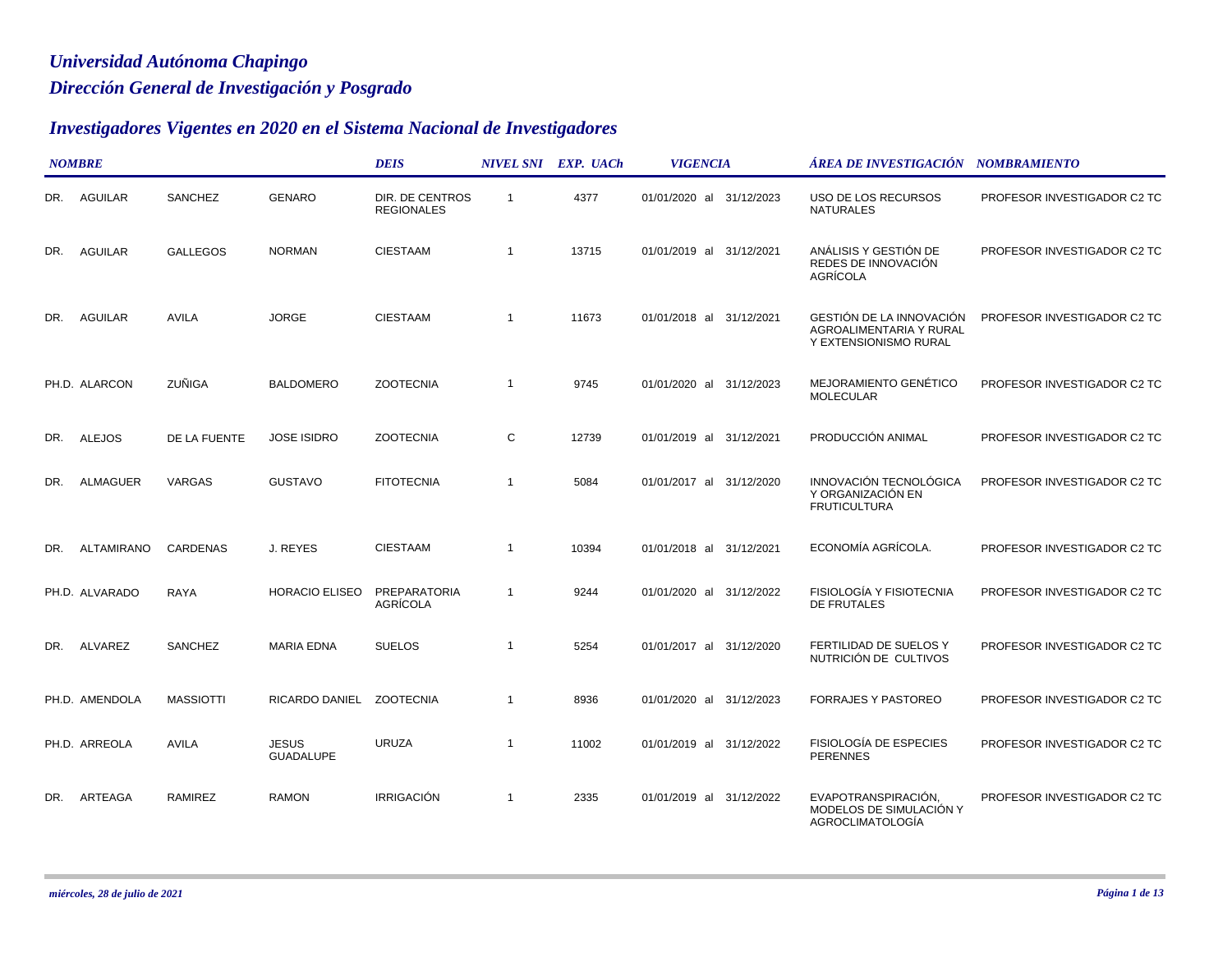|     | <b>NOMBRE</b>     |                  |                             | <b>DEIS</b>                           |                | NIVEL SNI EXP. UACh | <b>VIGENCIA</b>             | ÁREA DE INVESTIGACIÓN NOMBRAMIENTO                                 |                             |
|-----|-------------------|------------------|-----------------------------|---------------------------------------|----------------|---------------------|-----------------------------|--------------------------------------------------------------------|-----------------------------|
| DR. | AVILA             | <b>DORANTES</b>  | <b>JOSE ANTONIO</b>         | <b>CRUPY</b>                          | $\overline{1}$ | 4171                | 01/01/2019 al 31/12/2021    | POLÍTICA AGRÍCOLA Y<br><b>MERCADOS</b>                             | PROFESOR INVESTIGADOR C2 TC |
| DR. | <b>AVITIA</b>     | <b>GARCIA</b>    | <b>EDILBERTO</b>            | <b>FITOTECNIA</b>                     | $\overline{1}$ | 7329                | 01/01/2020 al 31/12/2034    | <b>FRUTICULTURA</b>                                                | PROFESOR INVESTIGADOR C2 TC |
| DR. | <b>BACA</b>       | <b>DEL MORAL</b> | <b>JULIO</b>                | <b>CRUPY</b>                          | $\overline{1}$ | 4567                | 01/01/2020 al 31/12/2023    | DESARROLLO RURAL<br>REGIONAL, SEGURIDAD Y<br>SOBERANÍA ALIMENTARIA | PROFESOR INVESTIGADOR C2 TC |
| DR. | <b>BARRERA</b>    | <b>RODRIGUEZ</b> | ARIADNA ISABEL              | PREPARATORIA<br>AGRÍCOLA              | $\overline{1}$ | 13242               | 01/01/2019 al<br>31/12/2021 | DESARROLLO AGRÍCOLA<br><b>REGIONAL</b>                             | PROFESOR INVESTIGADOR C2 TC |
| DR. | <b>BARRIENTOS</b> | PRIEGO           | ALEJANDRO<br><b>FACUNDO</b> | <b>FITOTECNIA</b>                     | 2              | 9274                | 01/01/2018 al 31/12/2022    | <b>FRUTICULTURA</b>                                                | PROFESOR INVESTIGADOR C2 TC |
| DR. | <b>BARRIOS</b>    | <b>PUENTE</b>    | <b>GERONIMO</b>             | <b>DICEA</b>                          | C              | 5217                | 01/01/2019 al 31/12/2021    | MOVILIDAD DE FACTORES Y<br>DESARROLLO ECONÓMICO                    | PROFESOR INVESTIGADOR C2 TC |
| DR. | <b>BERNAL</b>     | <b>MARIN</b>     | <b>TULA</b>                 | PREPARATORIA<br>AGRÍCOLA              | $\overline{1}$ | 13341               | 01/01/2020 al 31/12/2023    | <b>ASTRONOMÍA Y</b><br><b>GRAVITACIÓN</b>                          | PROFESOR INVESTIGADOR C2 TC |
| DR. | <b>BLANCO</b>     | <b>MACIAS</b>    | <b>FIDEL</b>                | <b>CRUCEN</b>                         | $\overline{1}$ | 5572                | 01/01/2018 al 31/12/2021    | NUTRICIÓN VEGETAL,<br>ECOLOGÍA Y CAMBIO<br><b>CLIMATICO</b>        | PROFESOR INVESTIGADOR C2 TC |
| DR. | <b>BORJA</b>      | DE LA ROSA       | MA. AMPARO<br><b>MAXIMA</b> | DIV. DE CIENCIAS<br><b>FORESTALES</b> | $\overline{1}$ | 2200                | 01/01/2019 al 31/12/2022    | ANATOMÍA Y TECNOLOGÍA<br>DE LA MADERA                              | PROFESOR INVESTIGADOR C2 TC |
| DR. | <b>BRAMBILA</b>   | PAZ              | JOSE DE JESUS               | <b>DICEA</b>                          | $\overline{1}$ | 910                 | 01/01/2020 al               | <b>BIOECONOMIA</b>                                                 | PROFESOR INVESTIGADOR C2 MT |
| DR. | <b>BUENDIA</b>    | <b>ESPINOZA</b>  | <b>JULIO CESAR</b>          | <b>SUELOS</b>                         | C              | 12711               | 01/01/2018 al<br>31/12/2020 | ESTADÍSTICA APLICADA                                               | PROFESOR INVESTIGADOR C2 TC |
| DR. | CAAMAL            | <b>CAUICH</b>    | <b>IGNACIO</b>              | <b>DICEA</b>                          | $\mathbf{1}$   | 8204                | 01/01/2018 al 31/12/2021    | ECONOMÍA AGRÍCOLA Y<br><b>ECONOMIA DEL</b>                         | PROFESOR INVESTIGADOR C2 TC |
| DR. | CASTILLO          | GONZALEZ         | ANA MARIA                   | <b>FITOTECNIA</b>                     | $\overline{1}$ | 5604                | 01/01/2019 al<br>31/12/2022 | FISIOLOGÍA Y NUTRICIÓN DE<br>FRUTALES Y ORNAMENTALES               | PROFESOR INVESTIGADOR C2 TC |
| DR. | CASTRO            | <b>BRINDIS</b>   | <b>ROGELIO</b>              | <b>FITOTECNIA</b>                     | $\mathbf{1}$   | 9705                | 01/01/2017 al 31/12/2020    | NUTRICIÓN VEGETAL-<br><b>OLERICULTURA</b>                          | PROFESOR INVESTIGADOR C2 TC |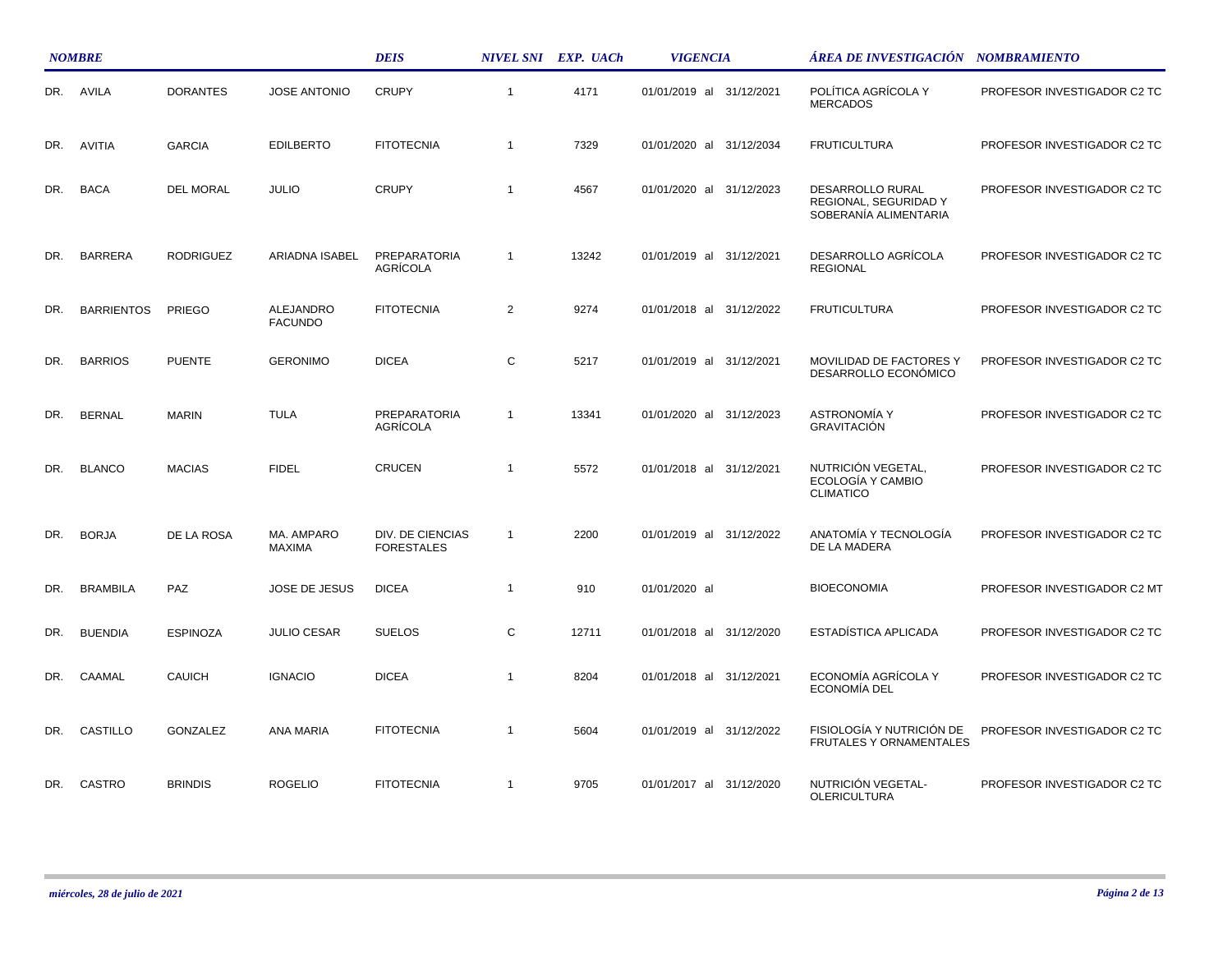|     | <b>NOMBRE</b>    |                 |                                     | <b>DEIS</b>                           |                | NIVEL SNI EXP. UACh | <b>VIGENCIA</b>             | ÁREA DE INVESTIGACIÓN    NOMBRAMIENTO                                                  |                                     |
|-----|------------------|-----------------|-------------------------------------|---------------------------------------|----------------|---------------------|-----------------------------|----------------------------------------------------------------------------------------|-------------------------------------|
| DR. | <b>CERVANTES</b> | <b>ESCOTO</b>   | <b>FERNANDO</b>                     | <b>CIESTAAM</b>                       | $\mathbf{1}$   | 6260                | 01/01/2017 al 31/12/2020    | CADENA AGROINDUSTRIAL<br><b>LECHERAY</b><br>SOCIOECONOMÍA DE LA<br>PRODUCCIÓN PECUARIA | PROFESOR INVESTIGADOR C2 TC         |
| DR. | <b>CIBRIAN</b>   | <b>TOVAR</b>    | DAVID                               | DIV. DE CIENCIAS<br><b>FORESTALES</b> | $\mathbf{1}$   | 2356                | 01/01/2012 al 31/12/2026    | DASONOMÍA (PRODUCCIÓN<br>FORESTAL)                                                     | PROFESOR INVESTIGADOR C2 TC         |
|     | PH.D. COLINAS    | <b>LEON</b>     | <b>MARIA TERESA</b><br><b>BERYL</b> | <b>FITOTECNIA</b>                     | $\overline{2}$ | 4516                | 01/01/2011 al 31/12/2025    | FISIOLOGIA VEGETAL Y DE<br><b>POSCOSECHA</b>                                           | PROFESOR INVESTIGADOR C2 TC         |
| DR. | <b>CONTRERAS</b> | CRUZ            | LUIS FERNANDO                       | <b>FITOTECNIA</b>                     | C              | 12816               | 01/01/2018 al 31/12/2020    | MUESTREO ESTADÍSTICO Y<br>MODELACIÓN ESTADÍSTICA                                       | PROFESOR INVESTIGADOR C2 TC         |
| DR. | <b>CORRALES</b>  | <b>GARCIA</b>   | <b>JOSE JOEL</b><br><b>ENRIQUE</b>  | DEPTO. DE ING.<br>AGROINDUSTRIAL      | $\mathbf{1}$   | 3858                | 01/01/2019 al 31/12/2022    | FISIOLOGÍA Y TECNOLOGÍA<br>POSTCOSECHA DE FRUTAS<br>Y HORTALIZAS                       | PROFESOR INVESTIGADOR C2 TC         |
| DR. | <b>CORTES</b>    | <b>DIAZ</b>     | <b>ENRIQUE</b>                      | CRUAN                                 | C              | 4249                | 01/01/2020 al<br>31/12/2022 | MANEJO SUSTENTABLE DE<br><b>GANADERIA Y ECOLOGIA</b>                                   | PROFESOR INVESTIGADOR C2 TC         |
| DR. | <b>CRISTOBAL</b> | <b>ACEVEDO</b>  | <b>DAVID</b>                        | <b>SUELOS</b>                         | $\overline{1}$ | 5120                | 01/01/2017 al 31/12/2020    | MANEJO DE SUELOS Y AGUA                                                                | PROFESOR INVESTIGADOR C2 TC         |
| DR. | CRUZ             | <b>LEON</b>     | <b>ARTEMIO</b>                      | DIR. DE CENTROS<br><b>REGIONALES</b>  | $\overline{2}$ | 3611                | 01/01/2018 al 31/12/2021    | AGRICULTURA TRADICIONAL,<br>RECURSOS GENÉTICOS Y<br>DESARROLLO RURAL                   | PROFESOR INVESTIGADOR C2 TC         |
|     | PH.D. CRUZ       | <b>CASTILLO</b> | JUAN GUILLERMO CRUO                 |                                       | 2              | 9921                | 01/01/2019 al 31/12/2023    | <b>CIENCIAS HORTICOLAS</b>                                                             | PROFESOR INVESTIGADOR C2 TC         |
| DR. | <b>CUEVAS</b>    | SANCHEZ         | <b>JESUS AXAYACATL FITOTECNIA</b>   |                                       | $\mathbf{1}$   | 3884                | 01/01/2018 al 31/12/2021    | <b>ETNOBOTÁNICA</b>                                                                    | PROFESOR INVESTIGADOR C2 TC         |
| DR. | <b>CHAVEZ</b>    | ARELLANO        | <b>MARIA EUGENIA</b>                | PREPARATORIA<br>AGRÍCOLA              | $\mathbf{1}$   | 4771                | 01/01/2017 al 31/12/2020    | <b>ESTUDIOS CULTURALES:</b><br><b>CUESTIONES ÉTNICAS,</b><br><b>GENERO</b>             | PROFESOR INVESTIGADOR C2 TC         |
| DR. | <b>DOMÍNGUEZ</b> | <b>PUERTO</b>   | <b>RICARDO</b>                      | <b>PREPARATORIA</b><br>AGRÍCOLA       | C              | 13429               | 01/01/2019 al 31/12/2021    | <b>BIOTECNOLOGÍA DE</b><br>PROCESOS FERMENTATIVOS                                      | PROFESOR INVESTIGADOR C2 TC         |
| DR. | <b>ESCALONA</b>  | <b>MAURICE</b>  | MIGUEL JORGE                        | AGROECOLOGÍA                          | $\mathbf{1}$   | 10167               | 01/01/2020 al               | ANALISIS GEOG REGIONAL Y<br>ORDENACION DEL<br><b>TERRITORIO</b>                        | PROFESOR INVESTIGADOR C2<br>P/ASIG. |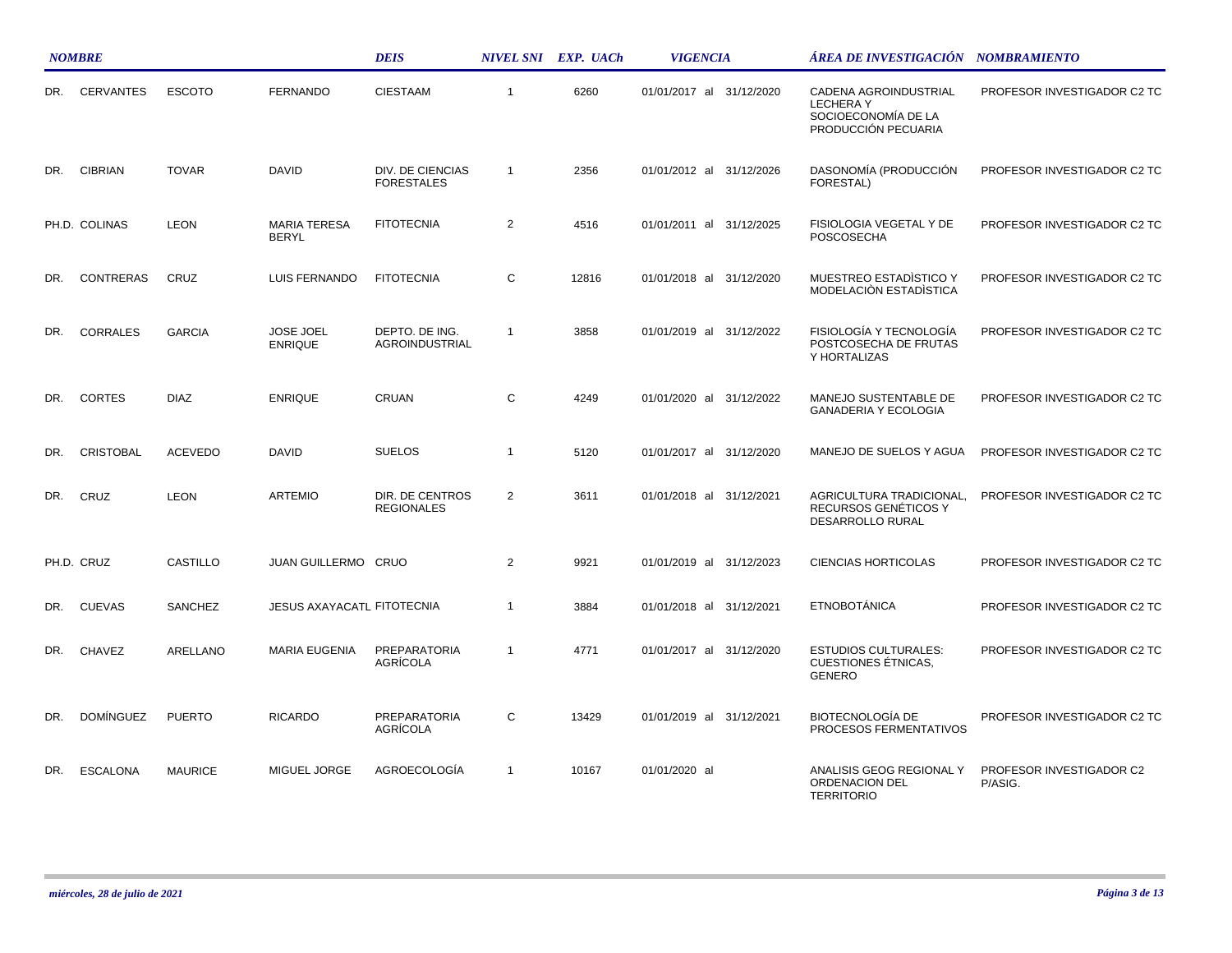|     | <b>NOMBRE</b>   |                  |                             | <b>DEIS</b>                             |                | NIVEL SNI EXP. UACh | <b>VIGENCIA</b>             | ÁREA DE INVESTIGACIÓN NOMBRAMIENTO                                                                                                                                |                             |
|-----|-----------------|------------------|-----------------------------|-----------------------------------------|----------------|---------------------|-----------------------------|-------------------------------------------------------------------------------------------------------------------------------------------------------------------|-----------------------------|
| DR. | <b>ESPEJEL</b>  | GARCÍA           | <b>ANASTACIO</b>            | DEPTO. DE ING.<br><b>AGROINDUSTRIAL</b> | $\mathbf{1}$   | 13456               | 01/01/2020 al 31/12/2022    | <b>INNOVACIÓN Y</b><br><b>COMPETITIVIDAD EN LA</b><br>AGROINDUSTRIA,<br>VALORACIÓN DE<br>PRODUCTOS ARTESANALES,<br>ANÁLISIS DE CADENAS<br><b>AGROALIMENTARIAS</b> | PROFESOR INVESTIGADOR C2 TC |
| DR. | <b>ESPINOSA</b> | <b>SOLARES</b>   | <b>TEODORO</b>              | DEPTO. DE ING.<br>AGROINDUSTRIAL        | $\overline{2}$ | 5439                | 01/01/2019 al 31/12/2023    | INGENIERÍA DE<br><b>BIOPROCESOS</b>                                                                                                                               | PROFESOR INVESTIGADOR C2 TC |
| DR. | <b>FLORES</b>   | <b>HERNANDEZ</b> | ARNOLDO                     | <b>URUZA</b>                            | $\mathbf 1$    | 5922                | 01/01/2018 al 31/12/2021    | MEJORAMIENTO GENÉTICO Y<br><b>BIOQUÍMICO DE PLANTAS DE</b><br>ZONAS ÁRIDAS                                                                                        | PROFESOR INVESTIGADOR C2 TC |
| DR. | <b>FLORES</b>   | <b>GIRON</b>     | <b>EMMANUEL</b>             | DEPTO. DE ING.<br>AGROINDUSTRIAL        | $\mathbf{1}$   | 13447               | 01/01/2019 al 31/12/2021    | TECNOLOGÍA DE ALIMENTOS<br>DE ORIGEN ANIMAL                                                                                                                       | PROFESOR INVESTIGADOR C2 TC |
| DR. | <b>FLORES</b>   | SANTIAGO         | EVER DEL JESUS              | <b>URUSSE</b>                           | $\overline{1}$ | 13683               | 01/01/2020 al<br>31/12/2022 | NUTRICIÓN DE RUMIANTES Y<br><b>FORRAJES</b>                                                                                                                       | PROFESOR INVESTIGADOR C2 TC |
| DR. | <b>GALLEGOS</b> | VAZQUEZ          | <b>CLEMENTE</b>             | <b>CRUCEN</b>                           | $\mathbf{1}$   | 3804                | 01/01/2020 al 31/12/2022    | AGRICULTURA EN ZONAS<br><b>ARIDAS</b>                                                                                                                             | PROFESOR INVESTIGADOR C2 TC |
| DR. | <b>GARCIA</b>   | <b>MATEOS</b>    | MARIA DEL<br><b>ROSARIO</b> | <b>FITOTECNIA</b>                       | $\overline{2}$ | 1225                | 01/01/2019 al 31/12/2033    | ACTIVIDAD BIOLÓGICA DE<br>PRODUCTOS NATURALES                                                                                                                     | PROFESOR INVESTIGADOR C2 TC |
| DR. | <b>GARCIA</b>   | GONZALEZ         | <b>FABIAN</b>               | <b>URUZA</b>                            | $\mathbf{1}$   | 11684               | 01/01/2020 al 31/12/2022    | CONTROL BIOLÓGICO DE<br><b>PLAGAS</b>                                                                                                                             | PROFESOR INVESTIGADOR C2 TC |
| DR. | <b>GOMEZ</b>    | <b>DIAZ</b>      | <b>JESUS DAVID</b>          | <b>SUELOS</b>                           | $\mathbf{1}$   | 6261                | 01/01/2020 al 31/12/2023    | EDAFOLOGÍA, RECURSOS<br>NATURALES Y CAMBIO<br><b>CLIMATICO</b>                                                                                                    | PROFESOR INVESTIGADOR C2 TC |
| DR. | <b>GOMEZ</b>    | <b>MARTINEZ</b>  | <b>EMANUEL</b>              | <b>URUSSE</b>                           | $\overline{1}$ | 12870               | 01/01/2018 al 31/12/2020    | SOCIOLOGÍA RURAL Y<br>ANTROPOLOGÍA APLICADA<br>AL DESARROLLO RURAL                                                                                                | PROFESOR INVESTIGADOR C2 TC |
| DR. | <b>GOMEZ</b>    | <b>CRUZ</b>      | <b>MANUEL ANGEL</b>         | <b>CIESTAAM</b>                         | $\overline{2}$ | 3767                | 01/01/2010 al 30/12/2024    | ECONOMÍA Y POLÍTICAS<br><b>PUBLICAS</b>                                                                                                                           | PROFESOR INVESTIGADOR C2 TC |
| DR. | <b>GONZALEZ</b> | <b>ESTRADA</b>   | <b>ADRIAN</b>               | <b>DICEA</b>                            | $\mathbf{1}$   | 5422                | 01/01/2020 al               | ECON. DEL CAMBIO<br>TECNICO, IMPACTOS EC. Y<br>AMBIENTE                                                                                                           | PROFESOR INVESTIGADOR C2 MT |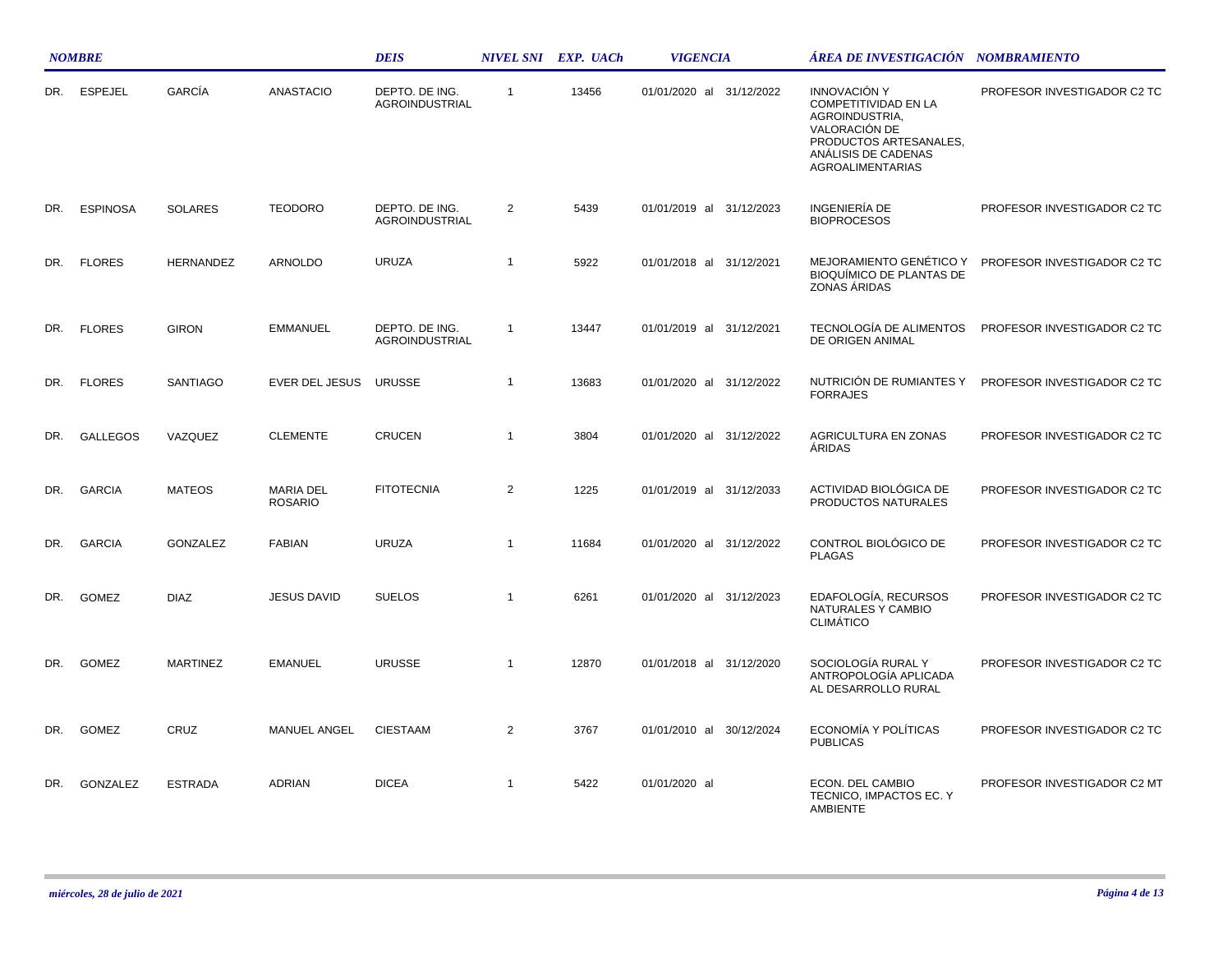|     | <b>NOMBRE</b>    |                  |                          | <b>DEIS</b>                           |                | NIVEL SNI EXP. UACh | <b>VIGENCIA</b>          | ÁREA DE INVESTIGACIÓN NOMBRAMIENTO                                                                                                                                                             |                                     |
|-----|------------------|------------------|--------------------------|---------------------------------------|----------------|---------------------|--------------------------|------------------------------------------------------------------------------------------------------------------------------------------------------------------------------------------------|-------------------------------------|
| DR. | GONZALEZ         | <b>MUÑOZ</b>     | SERGIO SEGUNDO ZOOTECNIA |                                       | 3              | 6134                | 23/07/2009 al 31/12/2024 | NUTRICIÓN DE RUMIANTES                                                                                                                                                                         | PROFESOR INVESTIGADOR C2<br>P/ASIG. |
| DR. | GONZALEZ         | GARDUÑO          | <b>ROBERTO</b>           | <b>URUSSE</b>                         | $\overline{1}$ | 10519               | 01/01/2019 al 31/12/2022 | PARASITOLOGÍA<br><b>VETERINARIA Y</b><br><b>MEJORAMIENTO GENÉTICO</b><br>ANIMAL                                                                                                                | PROFESOR INVESTIGADOR C2 TC         |
| DR. | GONZALEZ         | <b>TEPALE</b>    | MA. ROSA                 | PREPARATORIA<br>AGRÍCOLA              | C              | 13430               | 01/01/2020 al 31/12/2022 | Química de productos<br>naturales, métodos<br>espectroscópicos y de<br>separación (RMN, IR, Masas,<br>UV, Fluorescencia, absorción<br>atómica, HPLC y CG) y química<br>analítica de alimentos. | PROFESOR INVESTIGADOR C2 TC         |
| DR. | GONZALEZ         | <b>CERON</b>     | <b>FERNANDO</b>          | <b>ZOOTECNIA</b>                      | $\overline{1}$ | 13198               | 01/01/2020 al 31/12/2022 | MEJORAMIENTO GENÉTICO<br>ANIMAL CON ENFASIS EN<br>AVES Y CONEJOS                                                                                                                               | PROFESOR INVESTIGADOR B2 TC         |
| DR. | <b>GRANADOS</b>  | SANCHEZ          | <b>DIODORO</b>           | DIV. DE CIENCIAS<br><b>FORESTALES</b> | $\mathbf{1}$   | 990                 | 01/01/2019 al 31/12/2022 | <b>CIENCIAS FORESTALES Y</b><br><b>RECURSOS NATURALES</b>                                                                                                                                      | PROFESOR INVESTIGADOR C2 TC         |
| DR. | <b>GUERRA</b>    | <b>RAMIREZ</b>   | <b>DIANA</b>             | PREPARATORIA<br>AGRÍCOLA              | $\mathbf{1}$   | 5944                | 01/01/2020 al 31/12/2023 | PRODUCTOS NATURALES.<br><b>ACTIVIDAD ANTIOXIDANTE</b><br>DE PLANTAS Y FRUTOS,<br><b>BIOCOMBUSTIBLES</b>                                                                                        | PROFESOR INVESTIGADOR C2 TC         |
| DR. | <b>GUTIERREZ</b> | <b>GALLEGOS</b>  | <b>JORGE ALBERTO</b>     | PREPARATORIA<br>AGRÍCOLA              | $\overline{1}$ | 11437               | 01/01/2020 al 31/12/2023 | TAXONOMÍA Y SISTEMÁTICA<br>VEGETAL.                                                                                                                                                            | PROFESOR INVESTIGADOR C2 TC         |
| DR. | <b>HAHN</b>      | <b>SCHLAM</b>    | <b>FEDERICO FELIX</b>    | <b>IRRIGACIÓN</b>                     | $\overline{2}$ | 10840               | 01/01/2019 al 31/12/2023 | <b>BIOSISTEMAS, SENSORES Y</b><br><b>CONTROLES</b>                                                                                                                                             | PROFESOR INVESTIGADOR C2 TC         |
| DR. | <b>HERNANDEZ</b> | <b>RODRIGUEZ</b> | LANDY                    | <b>PREPARATORIA</b><br>AGRÍCOLA       | C              | 11346               | 01/01/2019 al 31/12/2020 | CIENCIAS DE LA<br>TECNOLOGÍA, TECNOLOGÍA<br>DE LA ALIMENTACIÓN Y<br>ALIMENTOS FUNCIONALES E<br><b>INNOVADORES</b>                                                                              | PROFESOR INVESTIGADOR C2 TC         |
| DR. | <b>HERNANDEZ</b> | <b>ACOSTA</b>    | <b>ELIZABETH</b>         | <b>SUELOS</b>                         | $\mathbf{1}$   | 11097               | 01/01/2018 al 31/12/2021 | IMPACTO, CONTAMINACIÓN<br>Y RESTAURACIÓN<br>AMBIENTAL                                                                                                                                          | PROFESOR INVESTIGADOR C2 TC         |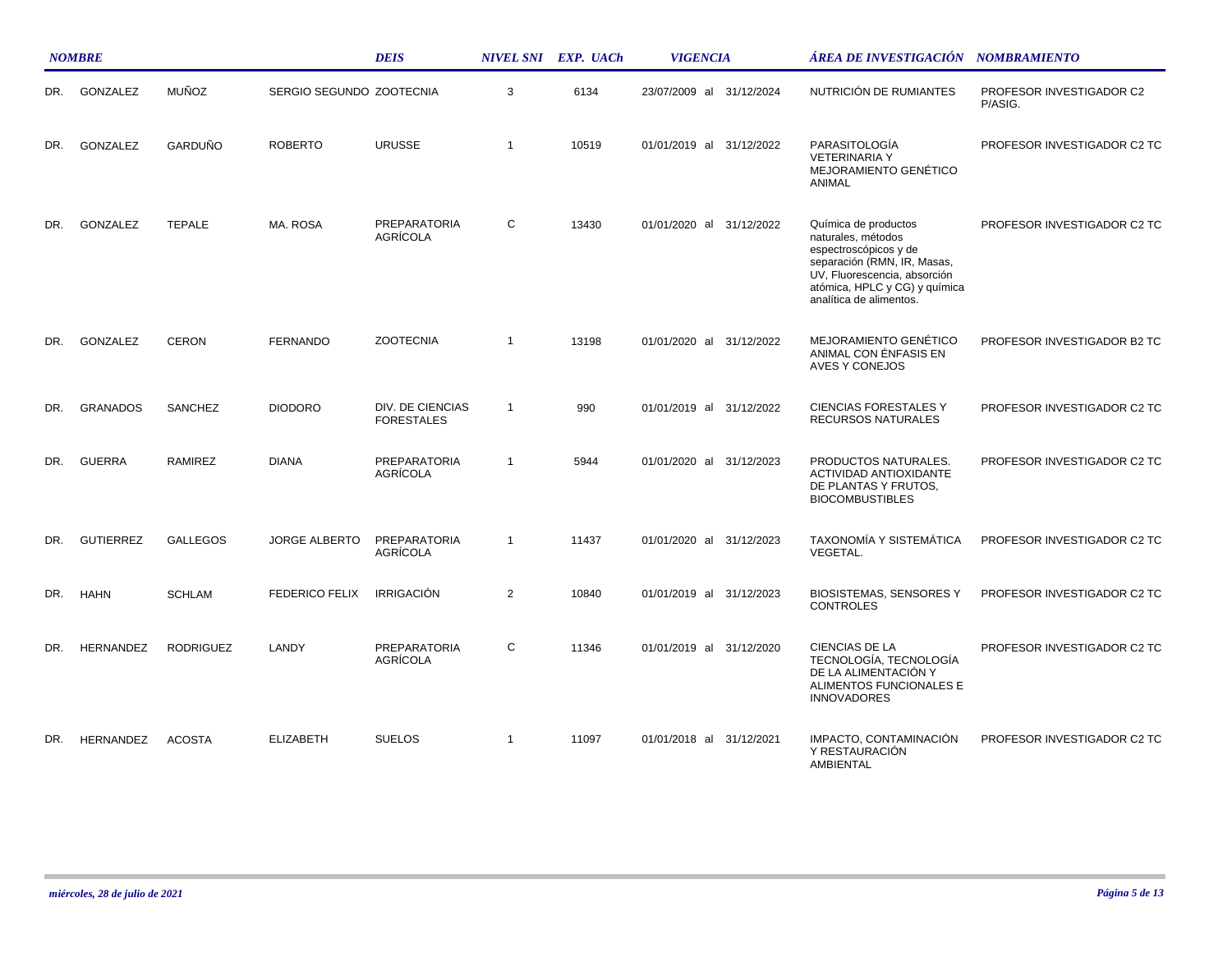|     | <b>NOMBRE</b>    |                  |                                               | <b>DEIS</b>                     |                | NIVEL SNI EXP. UACh | <b>VIGENCIA</b>          | ÁREA DE INVESTIGACIÓN NOMBRAMIENTO                                                             |                             |
|-----|------------------|------------------|-----------------------------------------------|---------------------------------|----------------|---------------------|--------------------------|------------------------------------------------------------------------------------------------|-----------------------------|
| DR. | <b>HERNANDEZ</b> | <b>HERNANDEZ</b> | MA. LETICIA                                   | CRUNO                           | $\mathsf{C}$   | 10371               | 01/01/2020 al 31/12/2022 | ECONOMIA AGRICOLA Y<br><b>DESARROLLO RURAL</b><br><b>SOSTENIBLE</b>                            | PROFESOR INVESTIGADOR B2 TC |
|     | PH.D. IBAÑEZ     | <b>CASTILLO</b>  | <b>LAURA ALICIA</b>                           | <b>IRRIGACIÓN</b>               | $\overline{1}$ | 10646               | 01/01/2018 al 31/12/2021 | <b>CONTROLY</b><br>APROVECHAMIENTOS DE<br>LOS RECURSOS HIDRÍCOS                                | PROFESOR INVESTIGADOR C2 TC |
| DR. | LARA             | <b>BUENO</b>     | <b>ALEJANDRO</b>                              | <b>ZOOTECNIA</b>                | $\overline{1}$ | 5052                | 01/01/2019 al 31/12/2022 | NUTRICIÓN Y PRODUCCIÓN<br>ANIMAL                                                               | PROFESOR INVESTIGADOR C2 TC |
| DR. | LEGARIA          | <b>SOLANO</b>    | <b>JUAN PORFIRIO</b>                          | <b>FITOTECNIA</b>               | $\overline{1}$ | 10645               | 01/01/2017 al 31/12/2020 | CARACTERIZACIÓN DE<br>RECURSOS FITOGENÉTICOS                                                   | PROFESOR INVESTIGADOR C2 TC |
|     | PH.D. LEOS       | RODRÍGUEZ        | <b>JUAN ANTONIO</b>                           | <b>DICEA</b>                    | $\overline{2}$ | 2174                | 01/01/2018 al 31/12/2021 | POLÍTICAS PUBLICAS Y<br>COMERCIO INTERNACIONAL                                                 | PROFESOR INVESTIGADOR C2 TC |
| DR. | LEYVA            | <b>MIR</b>       | SANTOS GERARDO PARASITOLOGÍA                  | AGRÍCOLA                        | $\overline{1}$ | 4782                | 01/01/2019 al 31/12/2021 | MICOLOGÍA AGRÍCOLA                                                                             | PROFESOR INVESTIGADOR C2 TC |
| DR. | <b>LOBATO</b>    | <b>CALLEROS</b>  | CONSUELO SILVIA PREPARATORIA<br><b>OLIVIA</b> | AGRÍCOLA                        | 3              | 2392                | 01/01/2018 al 31/12/2022 | REOLOGÍA DE ALIMENTOS.<br><b>PROPIEDADES</b><br><b>FISICOQUÍMICAS DE</b><br>SISTEMAS DISPERSOS | PROFESOR INVESTIGADOR C2 TC |
| DR. | LOPEZ            | <b>SANTIAGO</b>  | <b>MARCO ANDRES</b>                           | <b>URUZA</b>                    | $\overline{1}$ | 12684               | 01/01/2019 al 31/12/2021 | ECONOMÍA AGRÍCOLA Y<br>ECONOMÍA DE LOS<br>RECURSOS NATURALES                                   | PROFESOR INVESTIGADOR C2 TC |
|     | PH.D. LOPEZ      | CRUZ             | <b>IRINEO LORENZO</b>                         | PREPARATORIA<br>AGRÍCOLA        | 2              | 5605                | 01/01/2019 al 31/12/2023 | MODELACIÓN,<br>OPTIMIZACIÓN Y CONTROL<br>DE SISTEMAS                                           | PROFESOR INVESTIGADOR C2 TC |
| DR. | <b>LOPEZ</b>     | <b>SANTOS</b>    | <b>ARMANDO</b>                                | <b>URUZA</b>                    | $\overline{1}$ | 5904                | 01/01/2017 al 31/12/2020 | USO Y MANEJO DE AGUA.<br>SUELO Y ENERGÍA                                                       | PROFESOR INVESTIGADOR C2 TC |
| DR. | LOZOYA           | <b>SALDAÑA</b>   | <b>HECTOR</b>                                 | <b>FITOTECNIA</b>               | 3              | 4546                | 01/01/2011 al 31/12/2025 | FITOPATOLOGÍA EN<br><b>AGRONOMÍA</b>                                                           | PROFESOR INVESTIGADOR C2 TC |
| DR. | <b>LLANOS</b>    | <b>HERNANDEZ</b> | LUIS                                          | <b>PREPARATORIA</b><br>AGRÍCOLA | $\overline{1}$ | 4773                | 01/01/2020 al 31/12/2023 | <b>TERRITORIO Y ACTORES</b><br>SOCIALES EN EL MEDIO<br><b>RURAL</b>                            | PROFESOR INVESTIGADOR C2 TC |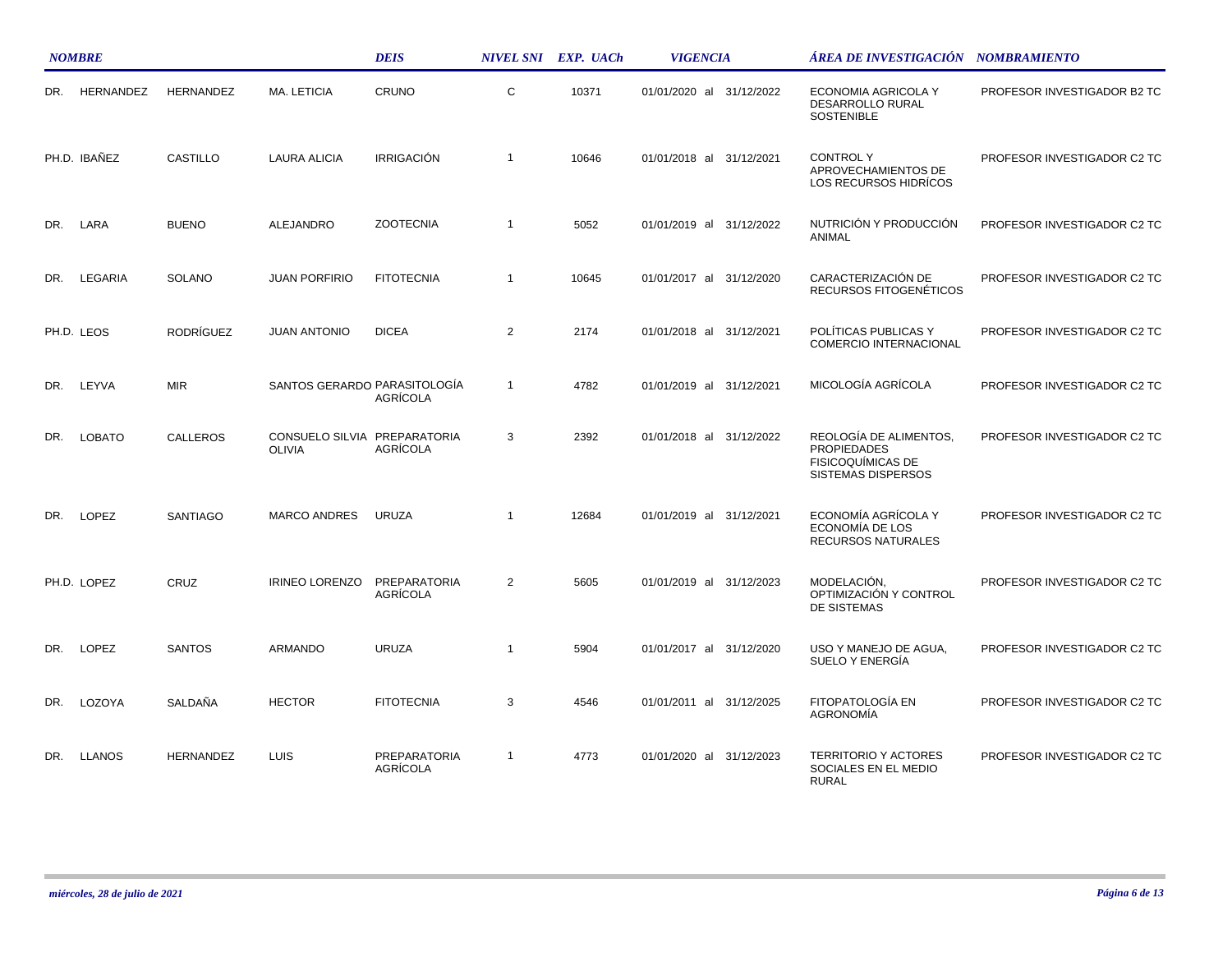|     | <b>NOMBRE</b>   |                  |                         | <b>DEIS</b>                          |                | NIVEL SNI EXP. UACh | <b>VIGENCIA</b>          | ÁREA DE INVESTIGACIÓN – NOMBRAMIENTO                                   |                                     |
|-----|-----------------|------------------|-------------------------|--------------------------------------|----------------|---------------------|--------------------------|------------------------------------------------------------------------|-------------------------------------|
| DR. | MALDONADO       | <b>SIMAN</b>     | <b>EMA DE JESUS</b>     | <b>ZOOTECNIA</b>                     | $\mathbf{1}$   | 5911                | 01/01/2017 al 31/12/2020 | <b>INOCUIDAD ALIMENTARIA Y</b><br>SANIDAD ANIMAL                       | PROFESOR INVESTIGADOR C2 TC         |
|     | PH.D. MARBAN    | <b>MENDOZA</b>   | <b>NAHUM</b>            | PARASITOLOGÍA<br>AGRÍCOLA            | 2              | 10152               | 01/01/2006 al 31/12/2020 | NEMATOLOGIA - MANEJO<br><b>INTEGRADO DE PLAGAS</b>                     | PROFESOR INVESTIGADOR C2 TC         |
| DR. | MARQUEZ         | <b>ROSANO</b>    | CONRADO                 | CRUAN                                | $\overline{1}$ | 5097                | 01/01/2019 al 31/12/2021 | GESTIÓN SOCIAL DE<br>RECURSOS NATURALES Y<br><b>TERRITORIOS</b>        | PROFESOR INVESTIGADOR C2 TC         |
| DR. | <b>MARQUEZ</b>  | <b>MADRID</b>    | <b>MIGUEL</b>           | <b>CRUCEN</b>                        | C              | 10279               | 01/01/2019 al 31/12/2021 | NUTRICIÓN MINERAL DE LOS<br><b>BOVINOS CARNE EN</b><br><b>PASTOREO</b> | PROFESOR INVESTIGADOR C2 TC         |
| DR. | <b>MARTINEZ</b> | GONZALEZ         | ENRIQUE GENARO CIESTAAM |                                      | $\overline{1}$ | 13308               | 01/01/2020 al 31/12/2022 | ANÁLISIS DEL CAMBIO<br>TECNOLÓGICO EN LA<br><b>AGRICULTURA</b>         | PROFESOR INVESTIGADOR C2 TC         |
|     | PH.D. MARTINEZ  | <b>HERNANDEZ</b> | PEDRO ARTURO            | <b>ZOOTECNIA</b>                     | $\overline{1}$ | 4190                | 01/01/2020 al 31/12/2022 | <b>GANADERIA PASTORIL Y</b><br>RECURSOS NATURALES                      | PROFESOR INVESTIGADOR C2 TC         |
| DR. | <b>MARTINEZ</b> | <b>DAMIAN</b>    | <b>MARIA TERESA</b>     | <b>FITOTECNIA</b>                    | $\mathbf{1}$   | 9671                | 01/01/2020 al 31/12/2023 | FISIOLOGÍA Y TECNOLOGÍA<br><b>POSTCOSECHA</b>                          | PROFESOR INVESTIGADOR C2 TC         |
| DR. | <b>MEDRANO</b>  | <b>HERNANDEZ</b> | <b>JESSICA MIRIAM</b>   | PREPARATORIA<br>AGRÍCOLA             | C              | 13482               | 01/01/2019 al 31/12/2021 | <b>ANTIOXIDANTES EN</b><br>PRODUCTOS NATURALES                         | PROFESOR INVESTIGADOR C2 TC         |
| DR. | <b>MEGCHÚN</b>  | <b>RIVERA</b>    | <b>RODRIGO</b>          | DIR. DE CENTROS<br><b>REGIONALES</b> | C              | 13720               | 01/01/2020 al 31/12/2021 | ANTROPOLOGÍA<br>(ANTROPOLOGÍA DEL<br>CAMPESINADO)                      | PROFESOR INVESTIGADOR C2 TC         |
| DR. | MEJIA           | SANCHEZ          | <b>DIMAS</b>            | PARASITOLOGÍA<br>AGRÍCOLA            | C              | 11091               | 01/01/2020 al 31/12/2022 | <b>FITOPATOLOGIA</b>                                                   | PROFESOR INVESTIGADOR C2 TC         |
| DR. | <b>MENDOZA</b>  | <b>PEDROZA</b>   | <b>SERGIO IBAN</b>      | <b>ZOOTECNIA</b>                     | $\mathbf{1}$   | 11003               | 01/01/2020 al 31/12/2022 | <b>FORRAJES</b>                                                        | PROFESOR INVESTIGADOR C2<br>P/ASIG. |
|     | PH.D. MEZA      | <b>HERRERA</b>   | CESAR ALBERTO           | URUZA                                | 3              | 5783                | 01/01/2020 al 31/12/2024 | FISIOLOGÍA ANIMAL, ESTADO<br>METABÓLICO-<br><b>REPRODUCCIÓN</b>        | PROFESOR INVESTIGADOR C2 TC         |
|     | DR. MIRANDA     | ROMERO           | LUIS ALBERTO            | <b>ZOOTECNIA</b>                     | $\mathbf{1}$   | 6273                | 01/01/2020 al 31/12/2023 | MICROBIOLOGÍA PECUARIA                                                 | PROFESOR INVESTIGADOR C2 TC         |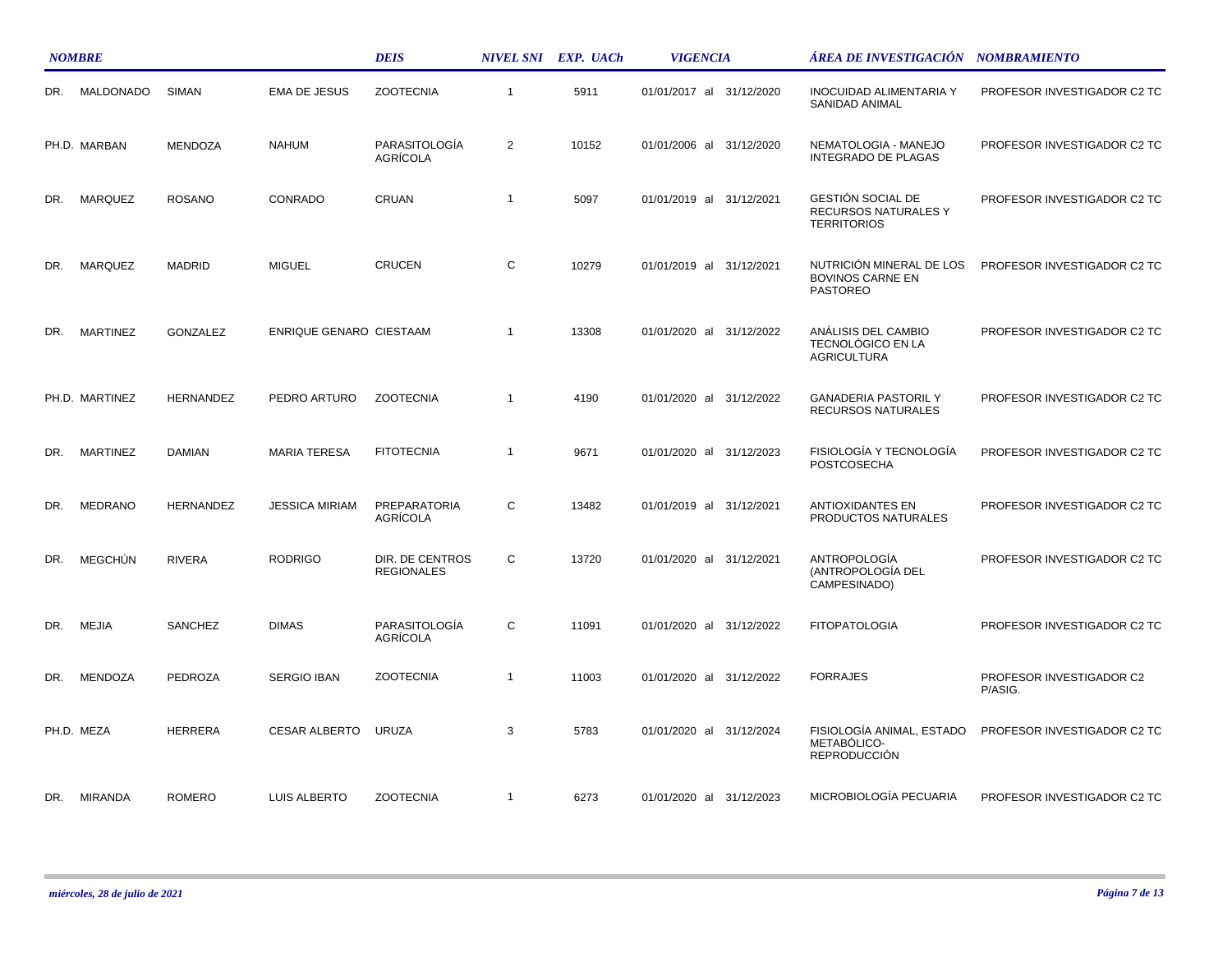|     | <b>NOMBRE</b>    |                  |                                               | <b>DEIS</b>                                  |                | NIVEL SNI EXP. UACh | <b>VIGENCIA</b>          | ÁREA DE INVESTIGACIÓN NOMBRAMIENTO                                      |                             |
|-----|------------------|------------------|-----------------------------------------------|----------------------------------------------|----------------|---------------------|--------------------------|-------------------------------------------------------------------------|-----------------------------|
| DR. | MONTERROSO RIVAS |                  | ALEJANDRO<br><b>ISMAEL</b>                    | <b>SUELOS</b>                                | $\overline{1}$ | 10714               | 01/01/2019 al 31/12/2022 | MANEJO DE RECURSOS<br>NATURALES Y CAMBIO<br><b>CLIMÁTICO</b>            | PROFESOR INVESTIGADOR C2 TC |
| DR. | <b>MORENO</b>    | PEREZ            | ESAU DEL CARMEN FITOTECNIA                    |                                              | $\overline{1}$ | 10940               | 01/01/2019 al 31/12/2022 | <b>OLERICULTURA</b>                                                     | PROFESOR INVESTIGADOR C2 TC |
| DR. | <b>MORETT</b>    | <b>SANCHEZ</b>   | <b>JESUS CARLOS</b>                           | <b>CRUPY</b>                                 | $\overline{1}$ | 2412                | 01/01/2019 al 31/12/2021 | ECONOMÍA AGRÍCOLA                                                       | PROFESOR INVESTIGADOR C2 TC |
| DR. | MUÑOZ            | <b>RODRIGUEZ</b> | <b>MANRRUBIO</b>                              | <b>CIESTAAM</b>                              | $\overline{1}$ | 9051                | 01/01/2018 al 31/12/2021 | GESTIÓN DE INNOVACIÓN                                                   | PROFESOR INVESTIGADOR C2 TC |
| DR. | <b>NIETO</b>     | ANGEL            | <b>RAUL</b>                                   | <b>FITOTECNIA</b>                            | $\overline{1}$ | 4319                | 01/01/2017 al 31/12/2020 | CARACTERIZACIÓN DE<br>RECURSOS FITOGENÉTICOS                            | PROFESOR INVESTIGADOR C2 TC |
|     | PH.D. NUNEZ      | <b>DOMINGUEZ</b> | RAFAEL                                        | <b>ZOOTECNIA</b>                             | 2              | 4217                | 01/01/2020 al 31/12/2024 | MEJORAMIENTO GENÉTICO<br>ANIMAL                                         | PROFESOR INVESTIGADOR C2 TC |
| DR. | NUÑEZ            | <b>VERA</b>      | <b>MIRIAM AIDE</b>                            | CRUCO                                        | $\overline{1}$ | 5855                | 01/01/2018 al 31/12/2021 | MUJER. GÉNERO Y<br>DESARROLLO RURAL                                     | PROFESOR INVESTIGADOR C2 TC |
| DR. | <b>OCAMPO</b>    | <b>LEDESMA</b>   | <b>JORGE GUSTAVO</b>                          | PREPARATORIA<br>AGRÍCOLA                     | C              | 1185                | 01/01/2018 al 31/12/2020 | CAMBIO TECNOLÓGICO E<br><b>HISTORIA AGRARIA</b>                         | PROFESOR INVESTIGADOR C2 TC |
| DR. | <b>OLMEDO</b>    | VAZQUEZ          | <b>VICTOR MANUEL</b>                          | CRUNO                                        | C              | 10419               | 01/01/2019 al 31/12/2021 | <b>CIENCIAS AGRARIAS</b>                                                | PROFESOR INVESTIGADOR C2 TC |
| DR. | ORTEGA           | <b>PACZKA</b>    | RAFAEL ANGEL<br><b>DEL SAGRADO</b><br>CORAZON | DIR. DE CENTROS<br><b>REGIONALES</b>         | $\overline{1}$ | 5754                | 01/01/2009 al 31/12/2023 | RECURSOS FITOGENÉTICOS                                                  | PROFESOR INVESTIGADOR C2 TC |
| DR. | <b>OSEGUERA</b>  | <b>PARRA</b>     | <b>DAVID</b>                                  | CRUCO                                        | $\overline{1}$ | 5195                | 01/01/2019 al 31/12/2022 | ANTROPOLOGÍA DE LA<br><b>CULTURA</b>                                    | PROFESOR INVESTIGADOR C2 TC |
| DR. | <b>PALACIOS</b>  | <b>RANGEL</b>    | <b>MARIA ISABEL</b>                           | <b>DIV. DE CIENCIAS</b><br><b>FORESTALES</b> | $\overline{1}$ | 5330                | 01/01/2020 al 31/12/2023 | <b>ESTUDIOS CIENCIA,</b><br>TECNOLOGÍA, SOCIEDAD E<br><b>INNOVACIÓN</b> | PROFESOR INVESTIGADOR C2 TC |
| DR. | <b>PALMEROS</b>  | <b>ROJAS</b>     | <b>OSCAR</b>                                  | PREPARATORIA<br><b>AGRÍCOLA</b>              | C              | 12811               | 01/01/2020 al 31/12/2022 | <b>ESTADÍSTICA Y</b><br><b>MATEMÁTICAS</b>                              | PROFESOR INVESTIGADOR C2 TC |
| DR. | PANTELEEVA       |                  | <b>OLGA</b><br>VLADIMIROVNA                   | <b>PREPARATORIA</b><br>AGRICOLA              | C              | 12810               | 01/01/2018 al 31/12/2020 | <b>INFERENCIA ESTADÍSTICA Y</b><br>NÚMEROS INDICES                      | PROFESOR INVESTIGADOR C2 TC |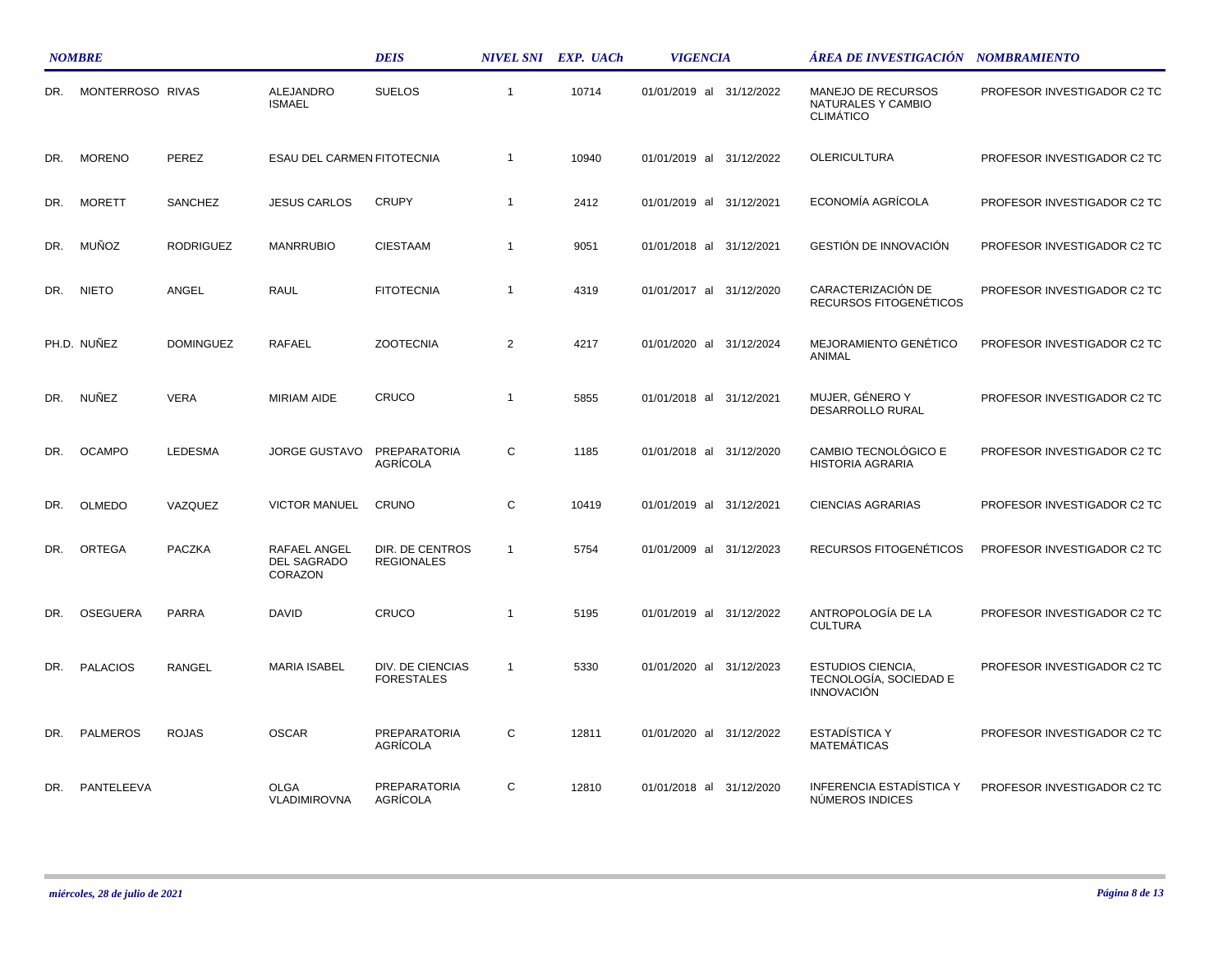|     | <b>NOMBRE</b>  |                |                      | <b>DEIS</b>                          |                | NIVEL SNI EXP. UACh | <b>VIGENCIA</b>          | ÁREA DE INVESTIGACIÓN NOMBRAMIENTO                               |                             |
|-----|----------------|----------------|----------------------|--------------------------------------|----------------|---------------------|--------------------------|------------------------------------------------------------------|-----------------------------|
| DR. | PEDROZA        | SANDOVAL       | <b>AURELIO</b>       | <b>URUZA</b>                         | $\overline{1}$ | 2431                | 01/01/2020 al 31/12/2023 | FITOSANIDAD Y TOLERANCIA<br>AL ESTRES EN PLANTAS                 | PROFESOR INVESTIGADOR C2 TC |
| DR. | PEÑA           | <b>LOMELI</b>  | AURELIANO            | <b>FITOTECNIA</b>                    | $\overline{1}$ | 5078                | 01/01/2017 al 31/12/2020 | <b>GENOTECNIA EN</b><br><b>HORTALIZAS</b>                        | PROFESOR INVESTIGADOR C2 TC |
| DR. | PEREZ          | <b>SOTO</b>    | <b>FRANCISCO</b>     | <b>DICEA</b>                         | $\overline{1}$ | 5969                | 01/01/2017 al 31/12/2020 | DESARROLLO ECONÓMICO<br>DE MÉXICO                                | PROFESOR INVESTIGADOR C2 TC |
| DR. | PEREZ          | <b>LOPEZ</b>   | <b>ARTEMIO</b>       | DEPTO. DE ING.<br>AGROINDUSTRIAL     | $\mathsf{C}$   | 10965               | 01/01/2018 al 31/12/2020 | FISIOLOGÍA Y TECNOLOGÍA<br>POSTCOSECHA DE FRUTAS<br>Y HORTALIZAS | PROFESOR INVESTIGADOR C2 TC |
| DR. | <b>PINEDA</b>  | <b>PINEDA</b>  | <b>JOEL</b>          | <b>SUELOS</b>                        | -1             | 6221                | 01/01/2019 al 31/12/2022 | FERTILIDAD DE SUELOS Y<br>NUTRICIÓN VEGETAL                      | PROFESOR INVESTIGADOR C2 TC |
| DR. | PORTILLO       | VAZQUEZ        | <b>MARCOS</b>        | <b>DICEA</b>                         | $\overline{1}$ | 4852                | 01/01/2017 al 31/12/2020 | ECONOMÍA AGRÍCOLA EN<br>ÁREAS MARGINADAS                         | PROFESOR INVESTIGADOR C2 TC |
| DR. | PRADO          | HERNANDEZ      | <b>JORGE VICTOR</b>  | <b>SUELOS</b>                        | $\overline{1}$ | 12493               | 01/01/2020 al 31/12/2022 | MANEJO INTEGRAL DE LOS<br>RECURSOS HÍDRICOS                      | PROFESOR INVESTIGADOR C2 TC |
|     | PH.D. RAMIREZ  | VALVERDE       | <b>RODOLFO</b>       | <b>ZOOTECNIA</b>                     | $\overline{2}$ | 6189                | 01/01/2020 al 31/12/2024 | <b>MEJORAMIENTO GENÉTICO</b><br>ANIMAL                           | PROFESOR INVESTIGADOR C2 TC |
| DR. | RAMIREZ        | <b>GARCIA</b>  | ADAN GUILLERMO CRUNO |                                      | $\overline{1}$ | 10729               | 01/01/2018 al 31/12/2020 | GESTIÓN DEL DESARROLLO<br><b>TERRITORIAL</b>                     | PROFESOR INVESTIGADOR C2 TC |
| DR. | RAMIREZ        | <b>MIRANDA</b> | <b>CESAR ADRIAN</b>  | DIR. DE CENTROS<br><b>REGIONALES</b> | $\overline{2}$ | 5583                | 01/01/2017 al 31/12/2021 | DESARROLLO RURAL<br><b>REGIONAL</b>                              | PROFESOR INVESTIGADOR C2 TC |
|     | PH.D. REBOLLAR | <b>ALVITER</b> | ANGEL                | CRUCO                                | $\overline{1}$ | 9936                | 01/01/2018 al 31/12/2021 | MANEJO DE ENFERMEDADES<br>Y EPIDEMIOLOGÍA                        | PROFESOR INVESTIGADOR C2 TC |
| DR. | RENARD         | <b>HUBERT</b>  | <b>GABRIELLE</b>     | MARIE CHRISTINE SOCIOLOGÍA RURAL     | 3              | 3784                | 01/01/2019 al 31/12/2033 | SOCIOLOGÍA RURAL                                                 | PROFESOR INVESTIGADOR C2 TC |
| DR. | <b>RENDON</b>  | <b>MEDEL</b>   | <b>ROBERTO</b>       | <b>CIESTAAM</b>                      | $\mathbf{1}$   | 11672               | 01/01/2020 al 31/12/2023 | ANÁLISIS DE REDES DE<br>INNOVACIÓN EN EL SECTOR<br>RURAL         | PROFESOR INVESTIGADOR C2 TC |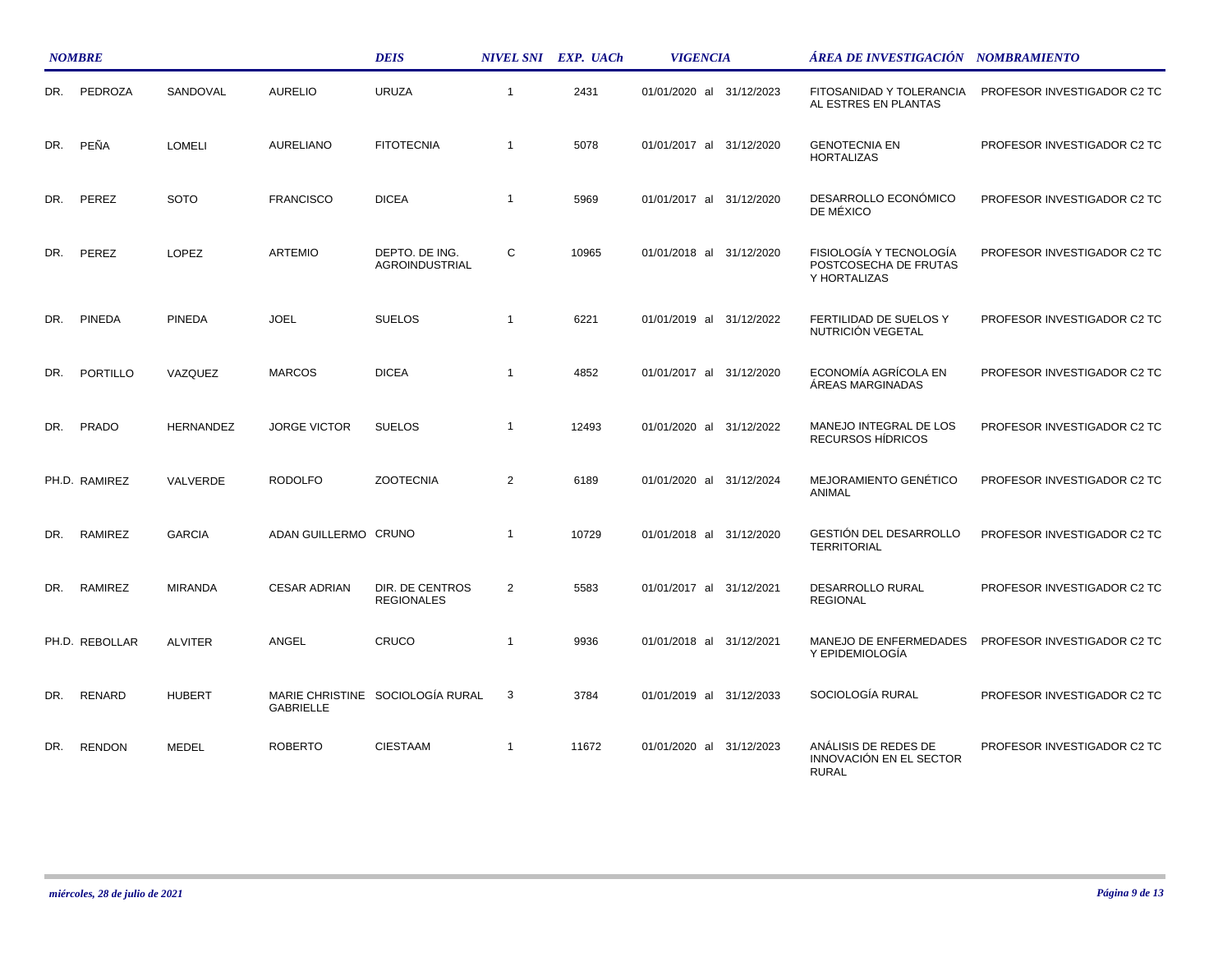|     | <b>NOMBRE</b>    |                       |                       | <b>DEIS</b>                           |                | NIVEL SNI EXP. UACh | <b>VIGENCIA</b>          | ÁREA DE INVESTIGACIÓN NOMBRAMIENTO                                                                |                             |  |
|-----|------------------|-----------------------|-----------------------|---------------------------------------|----------------|---------------------|--------------------------|---------------------------------------------------------------------------------------------------|-----------------------------|--|
| DR. | <b>REYES</b>     | <b>TREJO</b>          | <b>BENITO</b>         | <b>PREPARATORIA</b><br>AGRÍCOLA       | $\mathbf{1}$   | 4802                | 01/01/2019 al 31/12/2022 | QUÍMICA DE PRODUCTOS<br>NATURALES, FITOQUÍMICA Y<br>FARMACOLOGÍA DE<br><b>PLANTAS MEDICINALES</b> | PROFESOR INVESTIGADOR C2 TC |  |
| DR. | <b>REYES</b>     | <b>TOXQUI</b>         | <b>ALVARO</b>         | <b>PREPARATORIA</b><br>AGRÍCOLA       | C              | 9693                | 01/01/2019 al 31/12/2021 | SOCIOLOGÍA DEL CUERPO                                                                             | PROFESOR INVESTIGADOR C2 TC |  |
| DR. | <b>RODRIGUEZ</b> | DE LARA               | RAYMUNDO              | <b>ZOOTECNIA</b>                      | $\mathbf{1}$   | 7798                | 01/01/2020 al 31/12/2023 | MANEJO Y EFICIENCIA<br>REPRODUCTIVA EN CONEJOS                                                    | PROFESOR INVESTIGADOR C2 TC |  |
| DR. | <b>RODRIGUEZ</b> | <b>TREJO</b>          | DANTE ARTURO          | DIV. DE CIENCIAS<br><b>FORESTALES</b> | $\overline{2}$ | 9455                | 01/01/2020 al 31/12/2024 | MANEJO DEL FUEGO Y<br>RESTAURACIÓN DE<br><b>ECOSISTEMAS FORESTALES</b>                            | PROFESOR INVESTIGADOR C2 TC |  |
| DR. | <b>RODRIGUEZ</b> | PEREZ                 | <b>JUAN ENRIQUE</b>   | <b>FITOTECNIA</b>                     | $\mathbf{1}$   | 9658                | 01/01/2019 al 31/12/2022 | MEJORAMIENTO GENÉTICO<br>DE HORTALIZAS Y<br>ESTADÍSTICA APLICADA                                  | PROFESOR INVESTIGADOR C2 TC |  |
| DR. | <b>ROJAS</b>     | <b>HERRERA</b>        | <b>JUAN JOSE</b>      | SOCIOLOGÍA RURAL                      | $\mathbf{1}$   | 6267                | 01/01/2019 al 31/12/2022 | <b>COOPERATIVISMO Y</b><br>ECONOMÍA SOLIDARIA                                                     | PROFESOR INVESTIGADOR C2 TC |  |
| DR. |                  | ROMANTCHIK KRIUCHKOVA | <b>EUGUENI</b>        | DEPTO. DE ING.<br>MECÁNICA AGRÍC.     | $\mathbf{1}$   | 9599                | 01/01/2019 al 31/12/2022 | MECANIZACIÓN Y<br>AUTOMATIZACIÓN EN<br><b>AGRICULTURA Y SISTEMAS</b><br>SOLARES RENOVABLES        | PROFESOR INVESTIGADOR C2 TC |  |
| DR. | <b>ROMO</b>      | LOZANO                | <b>JOSE LUIS</b>      | DIV. DE CIENCIAS<br><b>FORESTALES</b> | $\overline{2}$ | 5098                | 01/01/2018 al 31/12/2021 | ECONOMÍA AMBIENTAL Y DE<br>LOS RECURSOS NATURALES                                                 | PROFESOR INVESTIGADOR C2 TC |  |
|     | PH.D. RUIZ       | <b>FLORES</b>         | <b>AGUSTIN</b>        | <b>ZOOTECNIA</b>                      | $\mathbf{1}$   | 9774                | 01/01/2017 al 31/12/2020 | MEJORAMIENTO GENÉTICO<br>ANIMAL                                                                   | PROFESOR INVESTIGADOR C2 TC |  |
| DR. | <b>RUIZ</b>      | <b>GARCIA</b>         | <b>AGUSTIN</b>        | <b>IRRIGACIÓN</b>                     | $\mathbf{1}$   | 10544               | 01/01/2019 al 31/12/2022 | <b>MECANIZACIÓN</b><br>MODELACIÓN Y<br>OPTIMIZACIÓN DE<br><b>BIOSISTEMAS</b>                      | PROFESOR INVESTIGADOR C2 TC |  |
| DR. | SAGARNAGA        | <b>VILLEGAS</b>       | <b>LETICIA MYRIAM</b> | <b>ZOOTECNIA</b>                      | $\mathbf{1}$   | 9807                | 01/01/2018 al 31/12/2021 | POLÍTICAS PUBLICAS Y<br>ANÁLISIS SECTORIALES                                                      | PROFESOR INVESTIGADOR C2 TC |  |
|     | PH.D. SAHAGUN    | CASTELLANOS           | JAIME                 | <b>FITOTECNIA</b>                     | 3              | 2455                | 01/01/2010 al 30/12/2024 | ESTADÍSTICA Y CÁLCULO<br>APLICADOS A LA AGRONOMÍA                                                 | PROFESOR INVESTIGADOR C2 TC |  |

 $\mathcal{L}$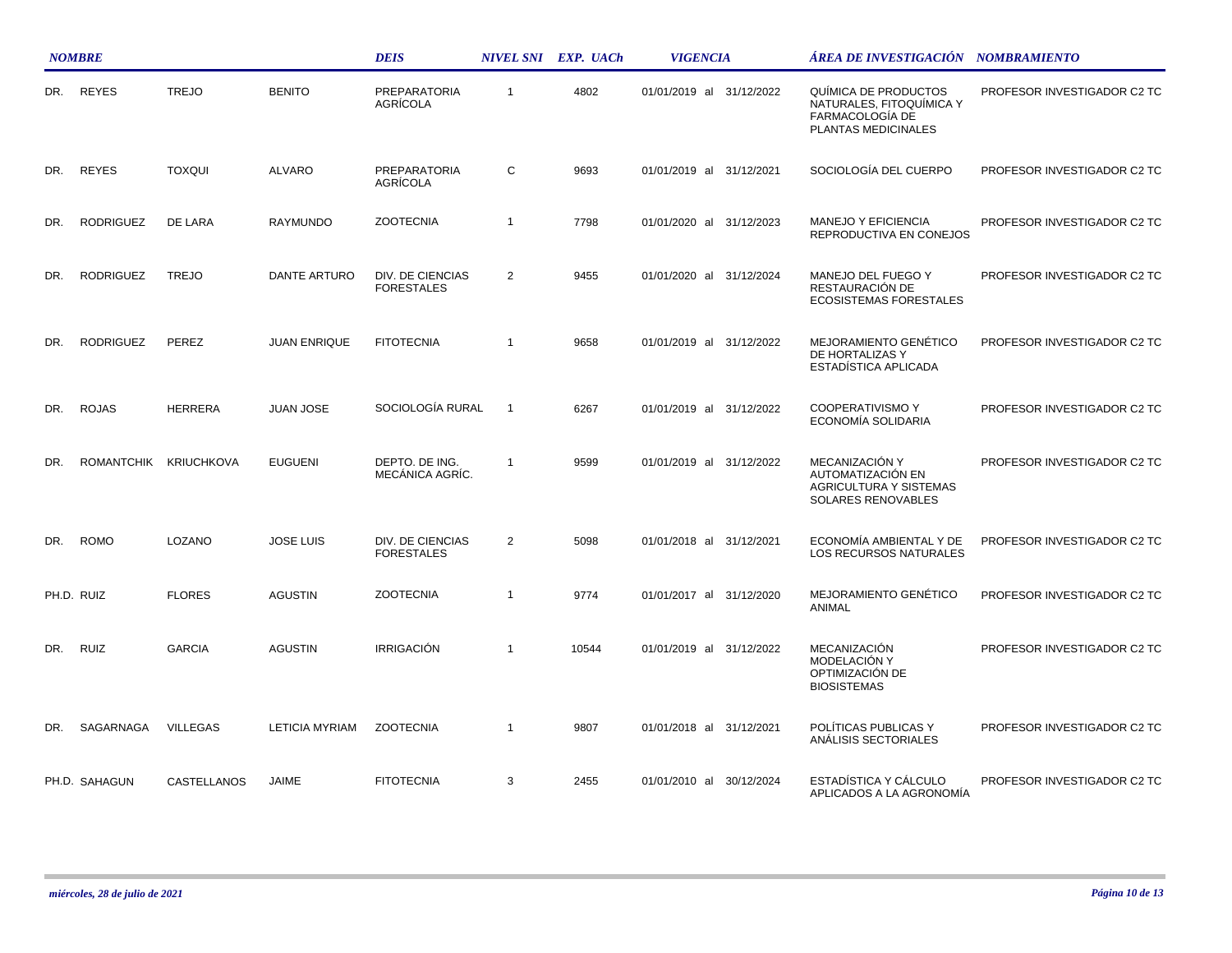|     | <b>NOMBRE</b>               |                     |                                         | <b>DEIS</b>                       |                | NIVEL SNI EXP. UACh | <b>VIGENCIA</b>             | ÁREA DE INVESTIGACIÓN    NOMBRAMIENTO                                  |                                    |
|-----|-----------------------------|---------------------|-----------------------------------------|-----------------------------------|----------------|---------------------|-----------------------------|------------------------------------------------------------------------|------------------------------------|
|     | DR. SALAS                   | GONZALEZ            | <b>JOSE MARIA</b>                       | SOCIOLOGÍA RURAL                  | $\overline{1}$ | 9215                | 01/01/2018 al 31/12/2021    | POLÍTICAS PUBLICAS Y<br>ANALISIS SECTORIAL                             | PROFESOR INVESTIGADOR C2 TC        |
|     | PH.D. SALAZAR               | <b>MORENO</b>       | <b>RAQUEL</b>                           | DEPTO. DE ING.<br>MECÁNICA AGRÍC. | $\overline{1}$ | 8277                | 01/01/2018 al 31/12/2021    | <b>MATEMÁTICAS Y</b><br>MODELACIÓN APLICADAS A<br>LA AGRICULTURA       | PROFESOR INVESTIGADOR C2 TC        |
| DR. | SAMANO                      | <b>RENTERIA</b>     | MIGUEL ANGEL                            | SOCIOLOGÍA RURAL                  | $\overline{1}$ | 4409                | 01/01/2019 al 31/12/2021    | <b>CUESTIÓN AGRARIA</b><br><b>INDIGENA</b>                             | PROFESOR INVESTIGADOR C2 TC        |
| DR. | SANCHEZ                     | <b>DEL CASTILLO</b> | <b>FELIPE</b>                           | <b>FITOTECNIA</b>                 | $\overline{2}$ | 48                  | 01/01/2010 al<br>30/12/2024 | FISIOLOGÍA VEGETAL EN<br>AGRONOMÍA, HIDROPONIA,<br><b>INVERNADEROS</b> | PROFESOR INVESTIGADOR C2 TC        |
| DR. | SANTOYO                     | <b>CORTES</b>       | <b>VINICIO HORACIO</b>                  | DEPTO. DE ING.<br>AGROINDUSTRIAL  | 2              | 834                 | 01/01/2018 al 31/12/2021    | EXTENSIONISMO RURAL E<br><b>INNOVACIÓN</b><br>AGROEMPRESARIAL          | PROFESOR INVESTIGADOR C2 TC        |
| DR. | SCHWENTESIU RINDERMANN<br>S |                     | <b>RITA ELISE</b>                       | <b>CIESTAAM</b>                   | 3              | 8477                | 01/01/2020 al 31/12/2034    | ECONOMÍA AGRÍCOLA                                                      | <b>PROFESOR INVESTIGADOR C2 TC</b> |
| DR. | <b>SEGURA</b>               | LEDESMA             | SERGIO DAMIAN                           | CRUCO                             | $\mathbf{1}$   | 10838               | 01/01/2018 al 31/12/2021    | RECURSOS GENÉTICOS DE<br><b>FRUTALES</b>                               | PROFESOR INVESTIGADOR C2 TC        |
| DR. | <b>SEPULVEDA</b>            | <b>GONZALEZ</b>     | <b>IBIS HORTENSIA</b><br><b>MIRELLA</b> | SOCIOLOGÍA RURAL                  | $\overline{1}$ | 775                 | 01/01/2013 al 31/12/2027    | MIGRACIÓN Y CAMBIO<br>TECNOLÓGICO DESARROLLO                           | PROFESOR INVESTIGADOR C2 TC        |
| DR. | SEPULVEDA                   | <b>JIMENEZ</b>      | DANIEL                                  | PREPARATORIA<br>AGRÍCOLA          | С              | 1248                | 01/01/2018 al 31/12/2020    | MATEMÁTICAS APLICADAS A<br>LA ECONOMÍA                                 | PROFESOR INVESTIGADOR C2 TC        |
| DR. | <b>SERRATO</b>              | CRUZ                | MIGUEL ANGEL                            | <b>FITOTECNIA</b>                 | $\overline{2}$ | 5902                | 01/01/2020 al 31/12/2024    | RECURSOS GENÉTICOS Y<br>AGRICULTURA REGIONAL                           | PROFESOR INVESTIGADOR C2 TC        |
| DR. | SORIANO                     | AVENDAÑO            | LUIS ARTURO                             | DEPTO. DE ING.<br>MECÁNICA AGRÍC. | C              | 13710               | 01/01/2020 al 31/12/2021    | ELETRÓNICA Y CONTROL                                                   | PROFESOR INVESTIGADOR C2 TC        |
| DR. | <b>SOSA</b>                 | <b>MONTES</b>       | <b>ELISEO</b>                           | <b>ZOOTECNIA</b>                  | $\overline{1}$ | 577                 | 01/01/2019 al 31/12/2021    | NUTRICIÓN ANIMAL                                                       | PROFESOR INVESTIGADOR C2 TC        |
| DR. | <b>TEJEDA</b>               | <b>REYES</b>        | <b>MANUEL</b><br><b>ALEJANDRO</b>       | PARASITOLOGÍA<br>AGRÍCOLA         | $\overline{1}$ | 13514               | 01/01/2020 al 31/12/2022    | MANEJO INTEGRADO DE<br><b>PLAGAS</b>                                   | PROFESOR INVESTIGADOR C2 TC        |
| DR. | TLAPAL                      | BOLAÑOS             | <b>BERTHA</b>                           | PARASITOLOGÍA<br>AGRÍCOLA         | $\overline{1}$ | 11052               | 01/01/2020 al 31/12/2023    | <b>MICOLOGÍA</b>                                                       | PROFESOR INVESTIGADOR C2 TC        |

 $\mathcal{L}$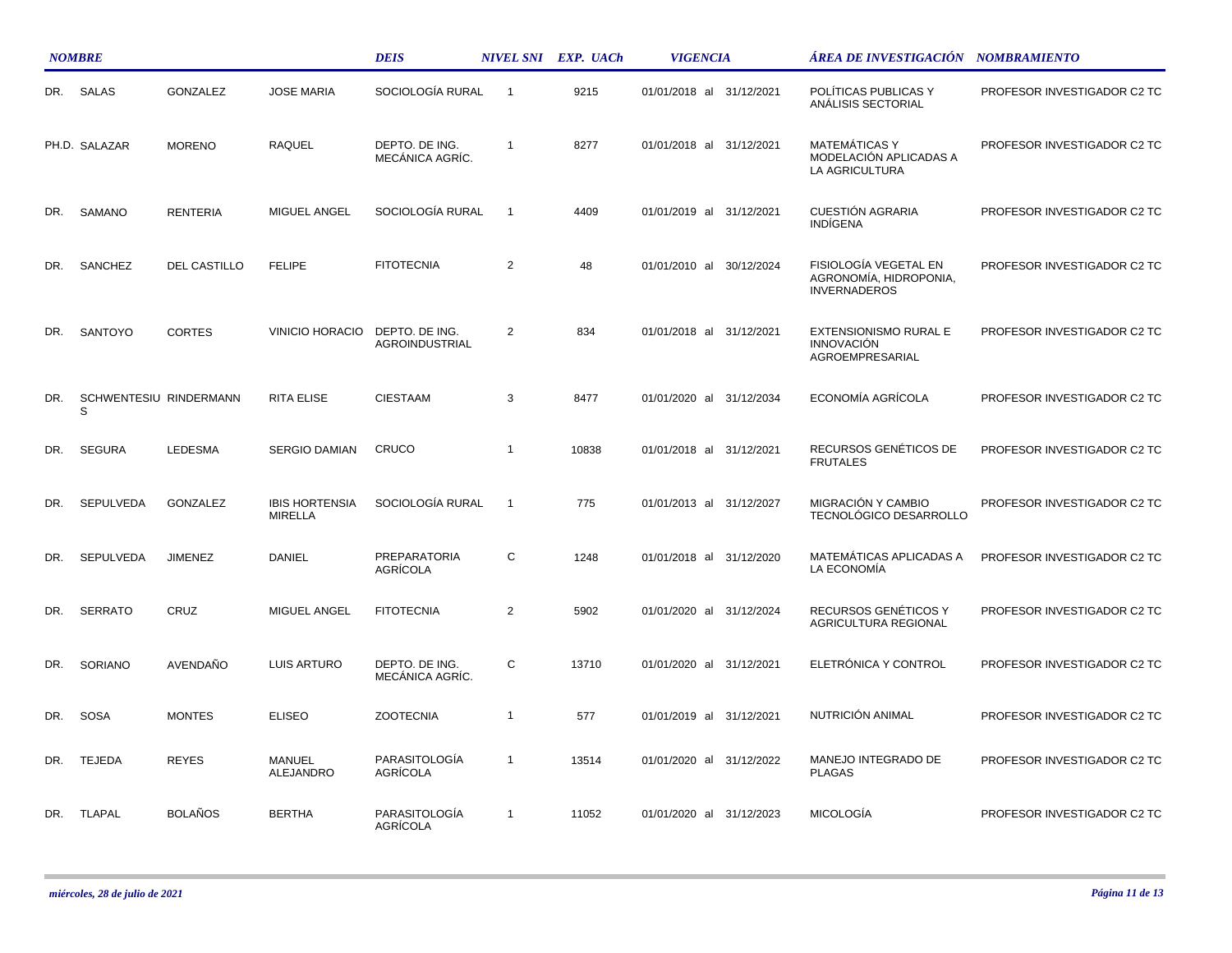|     | <b>NOMBRE</b>    |                   |                                   | <b>DEIS</b>                             |                | NIVEL SNI EXP. UACh | <b>VIGENCIA</b>          | ÁREA DE INVESTIGACIÓN    NOMBRAMIENTO                                              |                              |
|-----|------------------|-------------------|-----------------------------------|-----------------------------------------|----------------|---------------------|--------------------------|------------------------------------------------------------------------------------|------------------------------|
|     | DR. TORRES       | CARRAL            | <b>GUILLERMO</b><br><b>ARTURO</b> | SOCIOLOGÍA RURAL                        | $\overline{2}$ | 617                 | 01/01/2017 al 31/12/2021 | DESARROLLO SUSTENTABLE                                                             | PROFESOR INVESTIGADOR C2 TC  |
| DR. | <b>TREJO</b>     | CALZADA           | <b>RICARDO</b>                    | <b>URUZA</b>                            | $\mathbf{1}$   | 3823                | 01/01/2018 al 31/12/2020 | FISIOLOGÍA VEGETAL<br><b>AMBIENTAL Y</b><br><b>FITORREMEDIACIÓN</b>                | PROFESOR INVESTIGADOR C2 TC  |
| DR. | <b>TRENCH</b>    | <b>HAMILTON</b>   | <b>TIMOTHY</b><br><b>RODERICK</b> | <b>URUSSE</b>                           | $\mathbf{1}$   | 11124               | 01/01/2020 al 31/12/2023 | ECONOMÍA CAMPESINA Y<br>ECOLOGÍA POLÍTICA                                          | PROFESOR INVESTIGADOR C2 TC  |
| DR. | <b>UGALDE</b>    | LEZAMA            | SAUL                              | <b>SUELOS</b>                           | $\mathbf{1}$   | 12286               | 01/01/2020 al 31/12/2022 | <b>FAUNA SILVESTRE</b>                                                             | PROFESOR INVESTIGADOR C2 TC  |
|     | M.C. URIBE       | <b>GOMEZ</b>      | <b>MIGUEL</b>                     | <b>SUELOS</b>                           | $\mathbf{1}$   | 9560                | 01/01/2018 al 31/12/2020 | AGROFORESTERIA,<br><b>SISTEMAS</b><br><b>AGROFORESTALES</b>                        | PROFESOR INVESTIGADOR C2 TC  |
| DR. | VALADEZ          | <b>MOCTEZUMA</b>  | <b>ERNESTINA</b>                  | <b>FITOTECNIA</b>                       | $\overline{1}$ | 4859                | 01/01/2017 al 31/12/2020 | <b>BIOLOGÍA MOLECULAR.</b><br>MARCADORES GENÉTICO-<br><b>MOLECULARES</b>           | PROFESOR INVESTIGADOR C2 TC  |
| DR. | VALDEZ           | CEPEDA            | RICARDO DAVID                     | <b>CRUCEN</b>                           | 3              | 5916                | 01/01/2019 al 31/12/2028 | SISTEMAS DINÁMICOS<br><b>COMPLEJOS EN</b><br>AGRICULTURA DE ZONAS<br><b>ARIDAS</b> | PROFESOR INVESTIGADOR C2 TC  |
| DR. | VALDIVIA         | <b>ALCALA</b>     | <b>RAMON</b>                      | <b>DICEA</b>                            | $\mathbf{1}$   | 8455                | 01/01/2017 al 31/12/2020 | ECONOMÍA AGRÍCOLA Y<br>ECONOMÍA DE LOS<br><b>RECURSOS NATURALES</b>                | PROFESOR INVESTIGADOR C2 TC  |
| DR. | VALLE            | <b>GUADARRAMA</b> | SALVADOR                          | DEPTO. DE ING.<br><b>AGROINDUSTRIAL</b> | $\overline{1}$ | 5440                | 01/01/2019 al 31/12/2022 | <b>TECNOLOGÍA</b><br>POSTCOSECHA DE<br><b>PRODUCTOS</b>                            | PROFESOR INVESTIGADOR C2 TC  |
| DR. | VALLEJO          | <b>HERNANDEZ</b>  | <b>LAURA HAYDEE</b>               | <b>ZOOTECNIA</b>                        | C              | 13721               | 01/01/2019 al 31/12/2021 | <b>CIENCIAS AGROPECUARIAS</b><br>Y BIOTECNOLOGÍA                                   | PROFESOR INVESTIGADOR C2 TC  |
| DR. | VARGAS           | <b>HERNANDEZ</b>  | <b>MATEO</b>                      | <b>SUELOS</b>                           | $\mathbf{1}$   | 5617                | 01/01/2019 al 31/12/2022 | ESTADÍSTICA APLICADA A<br><b>GENÉTICA Y A GENOMICA</b>                             | PROFESOR INVESTIGADOR C2 TC  |
| DR. | VELAZQUEZ        | <b>MARTINEZ</b>   | ALEJANDRO                         | DIV. DE CIENCIAS<br><b>FORESTALES</b>   | $\overline{2}$ | 4553                | 01/01/2020 al            | SILVICULTURA Y<br><b>ECOSISTEMAS FORESTALES</b>                                    | PROFESOR INVESTIGADOR C2 P/P |
| DR. | <b>VICTORINO</b> | RAMIREZ           | <b>LIBERIO</b>                    | SOCIOLOGÍA RURAL                        | $\overline{1}$ | 6265                | 01/01/2020 al 31/12/2023 | SOCIOLOGÍA DE LA CULTURA<br>Y LA EDUCACIÓN                                         | PROFESOR INVESTIGADOR C2 TC  |